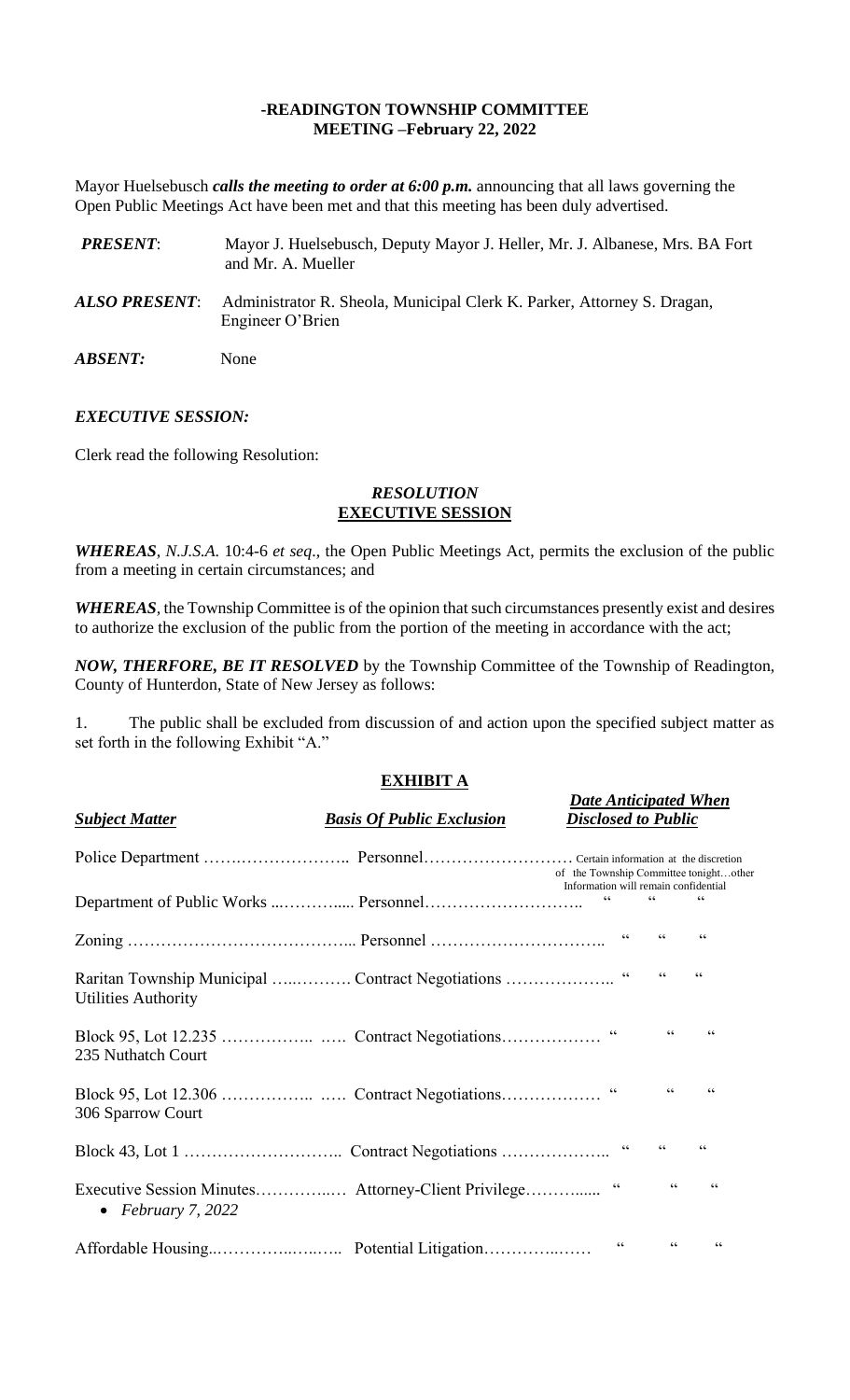Readington Township Committee Meeting – February 22, 2020 Page **2** of **14**

Civil Action Summons / ………………. Litigation…………………………. " " " Rosedale and Rosehill Cemetery Association vs. Township of Readington and the Township of Committee of the Township of Readington 388 Readington Realty Holdings ……… Litigation …………………………………………………………………………………………… LLC vs. Twp of Readington

Former Employee ….…………..…..….. Potential Litigation…………..…… " " "

It is anticipated at this time that the stated subject matter will be made public on or about the time set forth in Exhibit "A."

2. This Resolution shall take effect immediately.

*A MOTION* was made by Mrs. Fort to adopt this resolution, seconded by Mr. Albanese with a vote of ayes all, nays none recorded.

The meeting reconvened at 8:15 p.m.

Mayor Huelsebusch led those present in the *Salute to the Flag.*

## *Personnel / Police Department*

Mayor Huelsebusch stated that this matter remains in Executive Session.

## *Personnel / Department of Public Works*

*A MOTION* was made by Mr. Heller to authorize Administrator Sheola to advertise for the vacant position of Road Supervisor, seconded by Mr. Albanese with a vote of ayes all, nays none recorded.

#### *Personnel / Zoning*

Mayor Huelsebusch stated that this matter remains in Executive Session.

#### *Contract Negotiations / Raritan Township Municipal Utilities Authority*

Mayor Huelsebusch stated that this matter remains in Executive Session.

#### *Contract Negotiations / Block 95, Lot 12.235 (235 Nuthatch Court)*

*A MOTION* was made by Mr. Heller to approve the contract of sale for the unit and for the sale of personal property, seconded by Mrs. Fort and on Roll Call vote the following was recorded:

| Mr. Albanese      | - Aye  |
|-------------------|--------|
| Mrs. Fort         | - Aye  |
| Mr. Heller        | $-Aye$ |
| Mr. Mueller       | $-Aye$ |
| Mayor Huelsebusch | - Aye  |

#### *Contract Negotiations / Block 95, Lot 12.306 (306 Sparrow Court)*

*A MOTION* was made by Mr. Heller to approve the contract of sale for the unit and for the sale of personal property, seconded by Mrs. Fort and on Roll Call vote the following was recorded:

| Mr. Albanese      | - Aye  |
|-------------------|--------|
| Mrs. Fort         | - Aye  |
| Mr. Heller        | $-Aye$ |
| Mr. Mueller       | $-Aye$ |
| Mayor Huelsebusch | - Aye  |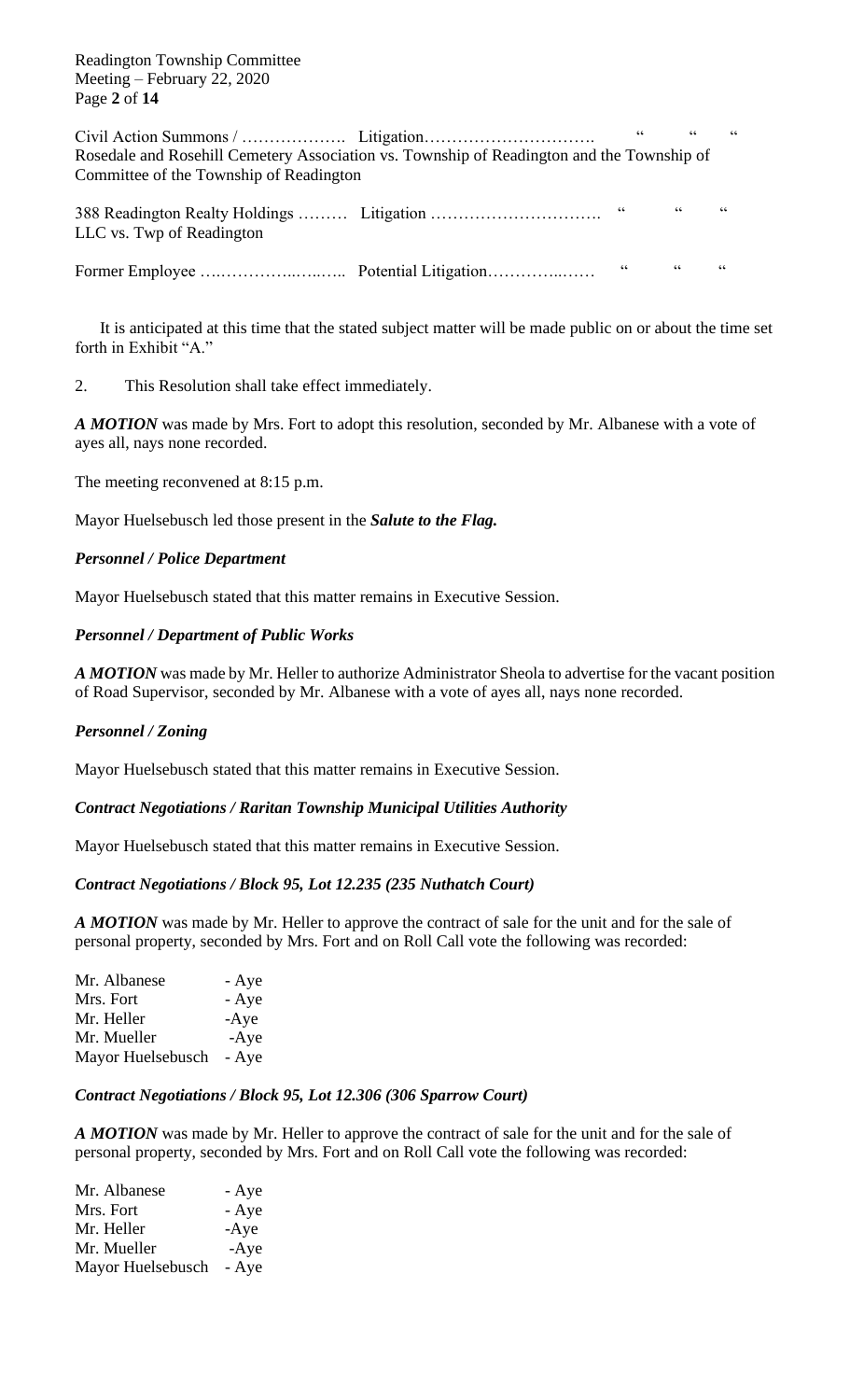Readington Township Committee Meeting – February 22, 2020 Page **3** of **14**

# *Contract Negotiations / Block 43, Lot 1*

Mayor Huelsebusch stated that this matter remains in Executive Session.

# *Contract Negotiations / Block 21, Lot 4*

Mayor Huelsebusch stated that this matter remains in Executive Session.

## *Attorney-Client Privilege / Executive Session Minutes / February 7, 2022*

*A MOTION* was made by Mr. Heller to approve the Executive Session Minutes of February 7, 2022, for content only, seconded by Mrs. Fort with a vote of ayes all, nays none recorded.

# *Potential Litigation / Affordable Housing*

Mayor Huelsebusch stated that this matter remains in Executive Session.

# *Litigation / Civil Action Summons / Rosedale and Rosehill Cemetery Association vs. Township of Readington and the Township Committee of the Township of Readington*

Mayor Huelsebusch stated that this matter remains in Executive Session.

## *Litigation / 388 Readington Realty Holdings, LLC vs. Township of Readington*

Mayor Huelsebusch stated that this matter remains in Executive Session.

## *Potential Litigation / Former Employee*

Mayor Huelsebusch stated that this matter remains in Executive Session.

## *CONSENT AGENDA:*

Mayor Huelsebusch read the following statement:

*All items listed with an asterisk "\*" are considered to be routine by the Township Committee and will be enacted by one motion. There will be no separate discussion of these items unless a committee member or citizen requests, in which event the item will be removed from the General Order of Business and considered in its normal sequence on the agenda.*

Andrew Roth, County Road 523, requested to remove the *Approval of Minutes* from the Consent Agenda.

- 1. *\* Release of Board of Health Escrow / Block 72, Lot 31.01 (Batz)*
- 2. *\* Release of Board of Health Escrow / Block 53, Lot 7 (Reitz)*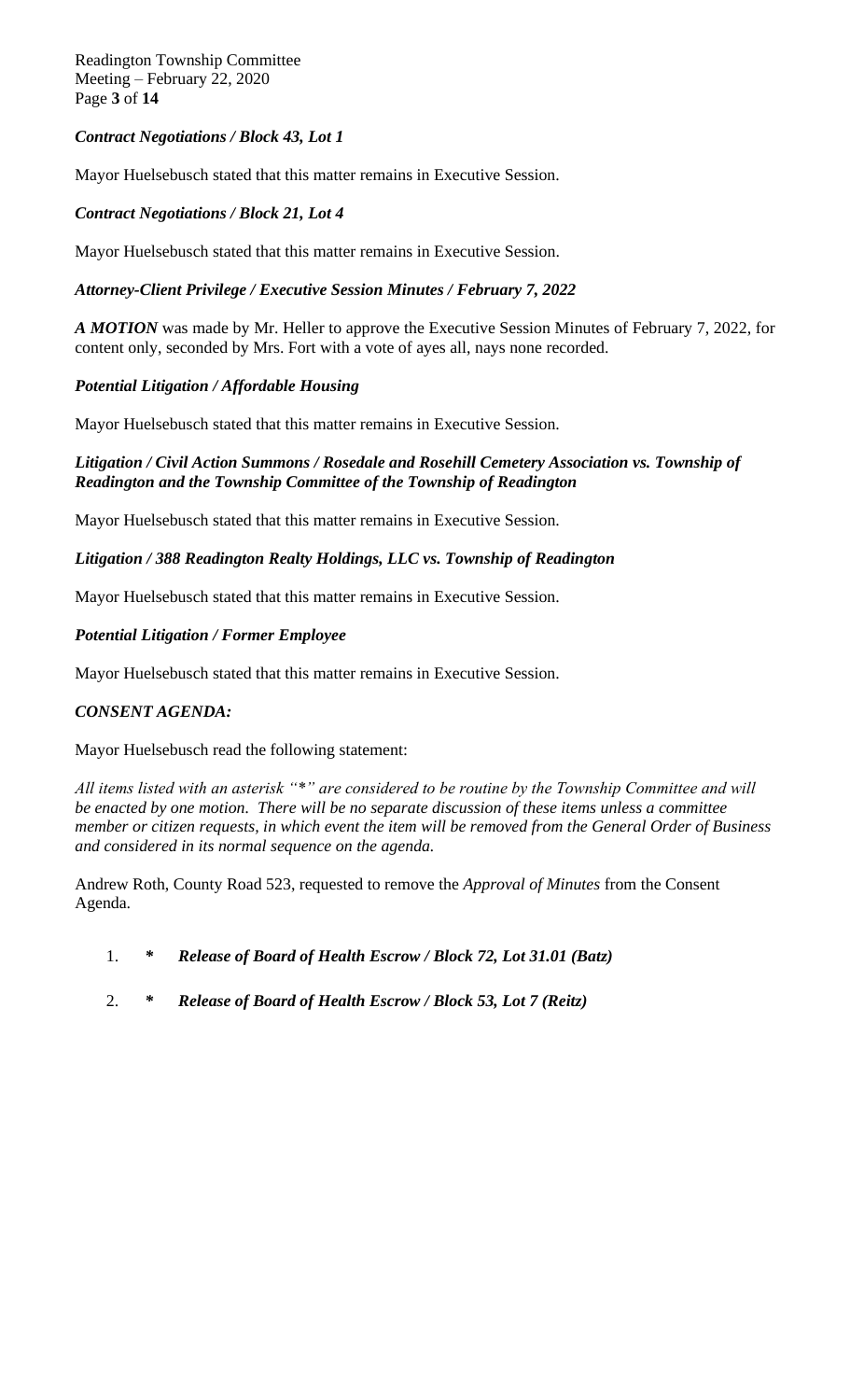# 3. *\* Resolution Authorizing New Jersey Cooperative Purchasing Alliance Cooperative Purchase (Improvement to Summer Road and Pickell Park)*

The following resolution was offered for consideration:

## *#R-2022-49*

# *RESOLUTION AUTHORIZING NEW JERSEY COOPERATIVE PURCHASING ALLIANCE COOPERATIVE PURCHASES*

*WHEREAS,* the Township of Readington wishes to improve the facilities Summer Road Park and Pickell Park; and

*WHEREAS, N.J.S.A.* 52:34-6.2(b) P.L.2011, c.139 was enacted into law permitting agencies to use purchasing cooperatives: and

*WHEREAS,* on December 7, 2020, the Township Committee approved Resolution #R-2020-120 to join the Bergen County Cooperative Pricing known as the New Jersey Cooperative Purchasing Alliance; and

*WHEREAS*, the Township Committee wishes to continue its membership in said New Jersey Cooperative; and

*WHEREAS,* Ben Shaffer Recreation Inc. holds the Cooperative Purchase contract for shelters the period between June 2, 2021, and June 1, 2023; and

*WHEREAS,* purchasing through the Bergen County Cooperative will save substantial time that would be needed to research, develop, and review technical specifications on the Recreation Department, Township Administrator/Purchasing Agent and Township Attorney; and

*WHEREAS,* purchasing through Bergen County Cooperative substantially expedites the procurement process, offers volume purchasing discounts and will provide assistance in the administration of the contract for this purchase; and

*WHEREAS,* Bergen County Coop has reviewed the quote provided by Ben Shaffer Recreation Inc. through Bergen County Cooperative Contract Bid #21-24, Co-op #11-BECCP and finds the pricing to be in compliance with the terms of the contract.

*WHEREAS,* the Chief Finance Officer has certified the availability of funds for this contract.

*NOW THEREFORE BE IT RESOLVED* the Township Committee of the Township of Readington does hereby award the amended contract for the construction of one new rectangular pavilion and one new hexagonal gazebo to Ben Shaffer Recreation Inc., P.O. Box 844, Lake Hopatcong, NJ 07849, not to exceed \$188,248.09;

**BE IT FURTHER RESOLVED** that a copy of this Resolution and purchase orders for this award shall be forwarded to Bergen County Cooperative so the necessary order confirmation can be prepared by them and sent to the contractor as authorization to proceed.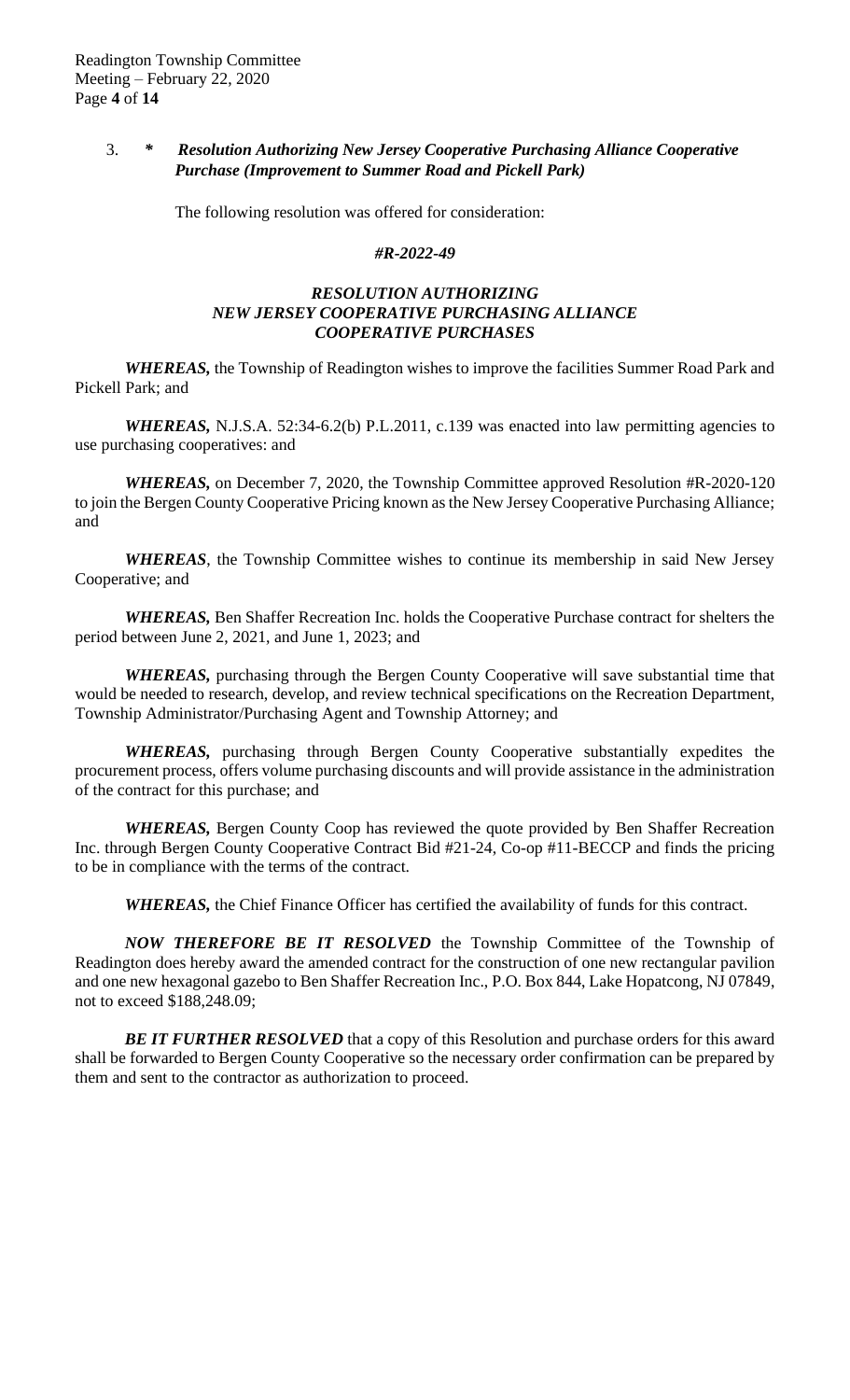4. \* *Payment of Bills –* (Complete bill list is on file in Clerk's Office)

| <b>Fund Description</b>      | <b>Fund No.</b> | <b>Received Total</b> |
|------------------------------|-----------------|-----------------------|
| <b>CURRENT FUND</b>          | $1 - 01$        | \$<br>21,391.07       |
| <b>SEWER APPROPRIATIONS</b>  | $1 - 02$        | \$<br>1,311.47        |
| <b>CURRENT FUND</b>          | $2 - 01$        | 1,010,253.50          |
| <b>SEWER APPROPRIATIONS</b>  | $2 - 02$        | \$<br>945.43          |
| <b>TRUST FUNDS</b>           | $X-03$          | \$<br>22,478.25       |
| MISC REFUND, COUNTY TAX,     |                 |                       |
| <b>LIENS</b>                 | $X-05$          | \$<br>14,405.24       |
| PAYROLL DEDUCTIONS           | $X-06$          | \$<br>176,743.55      |
| <b>2017 CAP IMPROVEMENTS</b> | $X-17$          | \$<br>17,813.18       |
| <b>2018 CAP IMPROVEMENTS</b> | $X-18$          | \$<br>5,466.50        |
| <b>2020 CAP IMPROVEMENTS</b> | $X-20$          | \$<br>281.00          |
| <b>2021 CAP IMPROVEMENTS</b> | $X-21$          | \$<br>1,411.81        |
| <b>TOTAL OF ALL FUNDS</b>    |                 | 1,272,501.00          |

*A MOTION* was made by Mr. Heller to approve the Consent Agenda (*with the removal of the Approval of Minutes*), seconded by Mrs. Fort and on Roll Call vote the following was recorded:

| Mr. Albanese      | - Aye  |
|-------------------|--------|
| Mrs. Fort         | - Aye  |
| Mr. Heller        | $-Aye$ |
| Mr. Mueller       | $-Aye$ |
| Mayor Huelsebusch | - Aye  |

## **APPROVAL OF MINUTES** of meeting of February 15, 2022

Andrew Roth, County Road 523, inquired about the cannabis resolution listed on the agenda of the February 15, 2022, special meeting.

*A MOTION* was made by Mr. Albanese to approve the minutes of the February 15, 2022, meeting, seconded by Mrs. Fort and on Roll Call vote the following was recorded:

| Mr. Albanese | - Aye                                                                 |
|--------------|-----------------------------------------------------------------------|
| Mrs. Fort    | - Aye                                                                 |
| Mr. Heller   | -Abstain (since he was not present at the meeting)                    |
| Mr. Mueller  | -Ave                                                                  |
|              | Mayor Huelsebusch - Abstain (since he was not present at the meeting) |

## **APPROVAL OF MINUTES** of meeting of February 7, 2022

*A MOTION* was made by Mr. Heller to approve the minutes of the February 7, 2022, meeting, seconded by Mr. Albanese and on Roll Call vote the following was recorded:

| Mr. Albanese      | - Aye  |
|-------------------|--------|
| Mrs. Fort         | - Aye  |
| Mr. Heller        | $-Aye$ |
| Mr. Mueller       | $-Aye$ |
| Mayor Huelsebusch | - Aye  |

# **COMMENTS FROM THE PUBLIC** for items listed on the agenda only

There were none.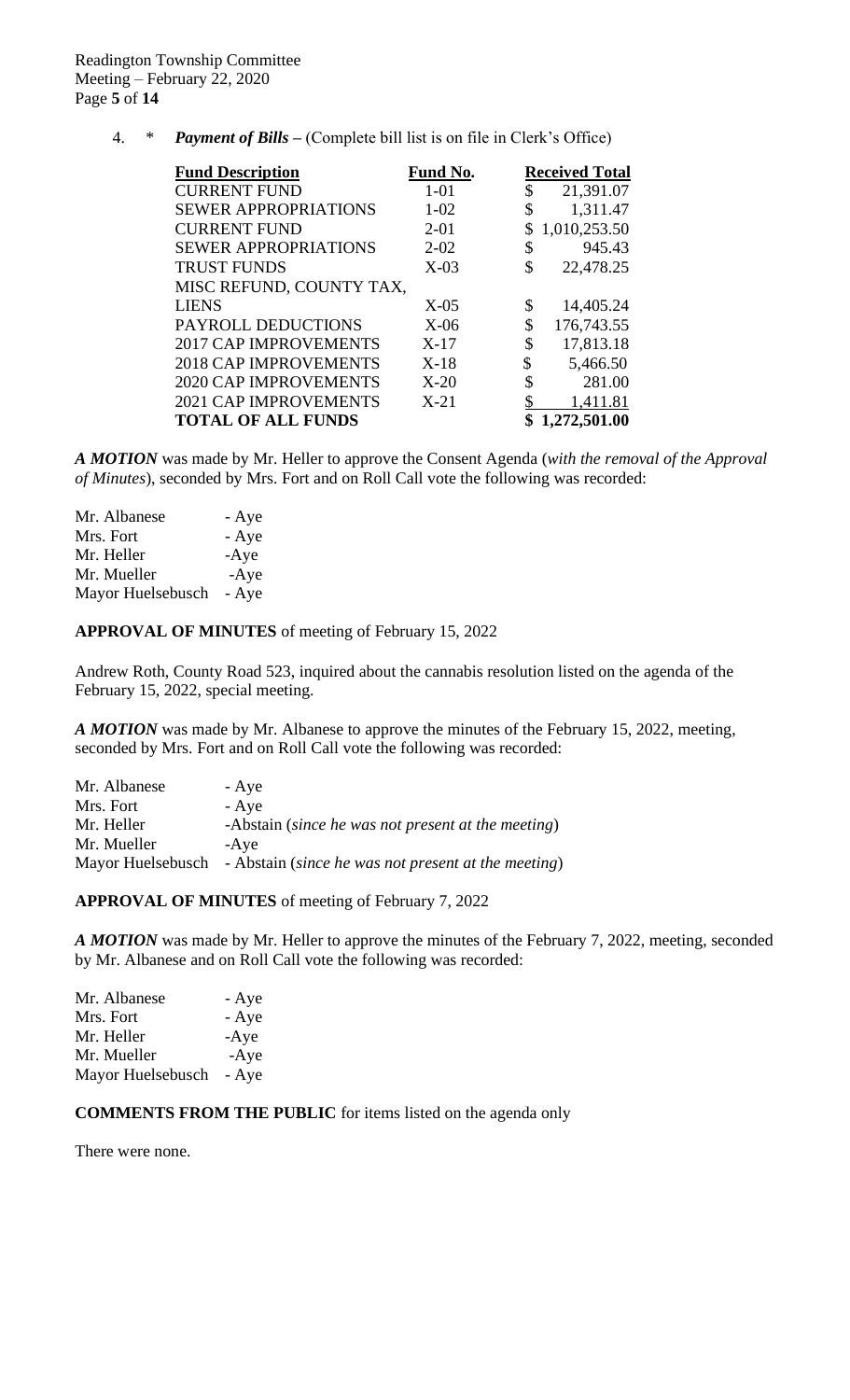Readington Township Committee Meeting – February 22, 2020 Page **6** of **14**

# *PUBLIC HEARINGS*

As it was after 7:45 p.m., *A MOTION* was made by Mr. Albanese to adjourn the regular meeting to hold a Public Hearing, seconded by Mr. Heller with a vote of ayes all, nays none recorded.

Clerk read by Title:

# *AN ORDINANCE AMENDING CHAPTER 148 "LAND DEVELOPMENT" OF THE CODE OF THE TOWNSHIP OF READINGTON WITH RESPECT TO SIDEWALK DESIGN STANDARDS*

## *ORDINANCE #06-2022*

Mayor Huelsebusch asked if there were any comments from the governing body.

There were none.

Mayor Huelsebusch asked if there were any comments from the public.

Andrew Roth, County Road 523, requested clarification as to whether the sidewalk design standards was an amendment to an existing ordinance or a new ordinance.

*A MOTION* was made by Mr. Heller to close the Public Hearing and open the regular meeting, seconded by Mr. Albanese with a vote of ayes all, nays none recorded.

Clerk read by Title:

# *AN ORDINANCE TO PROVIDE FOR THE ACCEPTANCE OF PROPERTY KNOWN AS BLOCK*  AN ORDINANCE AMENDING CHAPTER 148 "LAND DEVELOPMENT" OF THE CODE OF *THE TOWNSHIP OF READINGTON WITH RESPECT TO SIDEWALK DESIGN STANDARDS*

## *ORDINANCE #06-2022*

*A MOTION* was made by Mrs. Fort to adopt this ordinance*,* seconded by Mr. Albanese and on Roll Call vote the following was recorded:

| Mr. Albanese      | - Aye  |
|-------------------|--------|
| Mrs. Fort         | - Aye  |
| Mr. Heller        | $-Aye$ |
| Mr. Mueller       | $-Aye$ |
| Mayor Huelsebusch | - Aye  |

*A MOTION* was made by Mr. Heller to adjourn the regular meeting to hold a Public Hearing, seconded by Mr. Albanese with a vote of ayes all, nays none recorded.

Clerk read by Title:

# *AN ORDINANCE OF THE TOWNSHIP OF READINGTON AMENDING ORDINANCE # 41-2021 ADOPTED ON DECEMBER 20, 2021, AMENDING THE ZONING MAP AND ARTICLE IV*  "DISTRICT REGULATIONS" OF CHAPTER 148 "LAND DEVELOPMENT" OF THE CODE OF *THE TOWNSHIP OF READINGTON TO REMOVE CERTAIN ZONING DISTRICTS FOUND AT SECTIONS 148-27.10 (MFAH-2) AND 148-27.13 (MFAH-5) OF THE CODE AND CREATING A NEW INCLUSIONARY HOUSING ZONE ALSO KNOWN AS THE MULTI-FAMILY AFFORDABLE HOUSING – 2.5 (MFAH-2.5) DISTRICT*

## *Ordinance #07-2022*

Mayor Huelsebusch asked if there were any comments from the governing body.

There were none.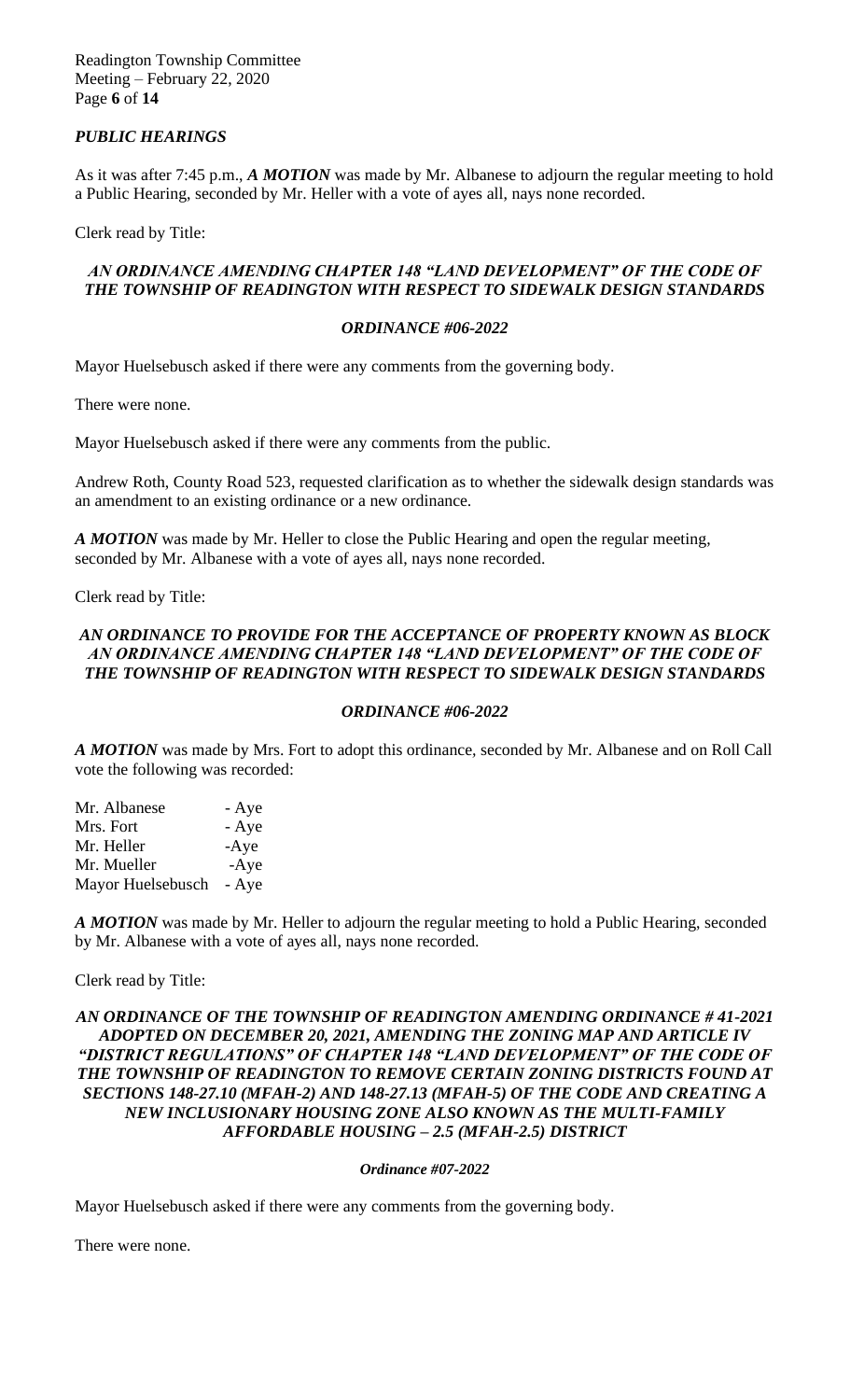Readington Township Committee Meeting – February 22, 2020 Page **7** of **14**

Mayor Huelsebusch asked if there were any comments from the public.

There were none.

*A MOTION* was made by Mrs. Fort to close the Public Hearing and open the regular meeting, seconded by Mr. Heller with a vote of ayes all, nays none recorded.

### Clerk read by Title:

## *AN ORDINANCE OF THE TOWNSHIP OF READINGTON AMENDING ORDINANCE # 41-2021 ADOPTED ON DECEMBER 20, 2021, AMENDING THE ZONING MAP AND ARTICLE IV*  "DISTRICT REGULATIONS" OF CHAPTER 148 "LAND DEVELOPMENT" OF THE CODE OF *THE TOWNSHIP OF READINGTON TO REMOVE CERTAIN ZONING DISTRICTS FOUND AT SECTIONS 148-27.10 (MFAH-2) AND 148-27.13 (MFAH-5) OF THE CODE AND CREATING A NEW INCLUSIONARY HOUSING ZONE ALSO KNOWN AS THE MULTI-FAMILY AFFORDABLE HOUSING – 2.5 (MFAH-2.5) DISTRICT*

#### *Ordinance #07-2022*

*A MOTION* was made by Mrs. Fort to adopt this ordinance*,* seconded by Mr. Heller and on Roll Call vote the following was recorded:

| Mr. Albanese      | - Aye  |
|-------------------|--------|
| Mrs. Fort         | - Aye  |
| Mr. Heller        | $-Aye$ |
| Mr. Mueller       | $-Aye$ |
| Mayor Huelsebusch | - Aye  |

#### *CORRESPONDENCE / OTHER INFORMATION*

1. *Request for Financial Support -* letter dated January 31, 2022, from Nancy Cunningham, President, Hunterdon Land Trust.

 *A MOTION* was made by Mrs. Fort to donate \$1,000 to the Hunterdon Land Trust*,* seconded by Mr. Heller and on Roll Call vote the following was recorded:

| Mr. Albanese            | - Aye |
|-------------------------|-------|
| Mrs. Fort               | - Aye |
| Mr. Heller              | - Aye |
| Mr. Mueller             | - Aye |
| Mayor Huelsebusch - Aye |       |

- 2. Letter dated February 8, 2022 from Jennifer Ader, Municipal Clerk, Township of Tewksbury regarding adoption of 1) *An Ordinance of the Township of Tewksbury, Hunterdon County, New Jersey Amending Title II, Administration and Personnel, Chapter 2.40, Township Vehicles, of the Township Code of Ordinances*, 2) *An Ordinance of the Township of Tewksbury, Hunterdon County, New Jersey Amending Article IV, Land Use Board, Zoning Board of Adjustment and Historic Preservation Commission, Section 406, Procedures/Applications for Historic Review, of the Development Regulations Ordinance* and 3) *An Ordinance of the Township of Tewksbury, County of Hunterdon, State of New Jersey Creating Title, Administration and Personnel, Chapter 2.02, Medical Insurance - Retirees, of the Township Code of Ordinances.* No action taken.
- 3. Letter dated February 9, 2022, from John Tomac, Senior Director, Rates and Regulatory, NJ American Water regarding *the Matter of the Petition of New Jersey-American Water Company, Inc. for Approval to Change the Levels of its Purchased Water Adjustment Clause and Purchase Wastewater Treatment Clause.* No action taken.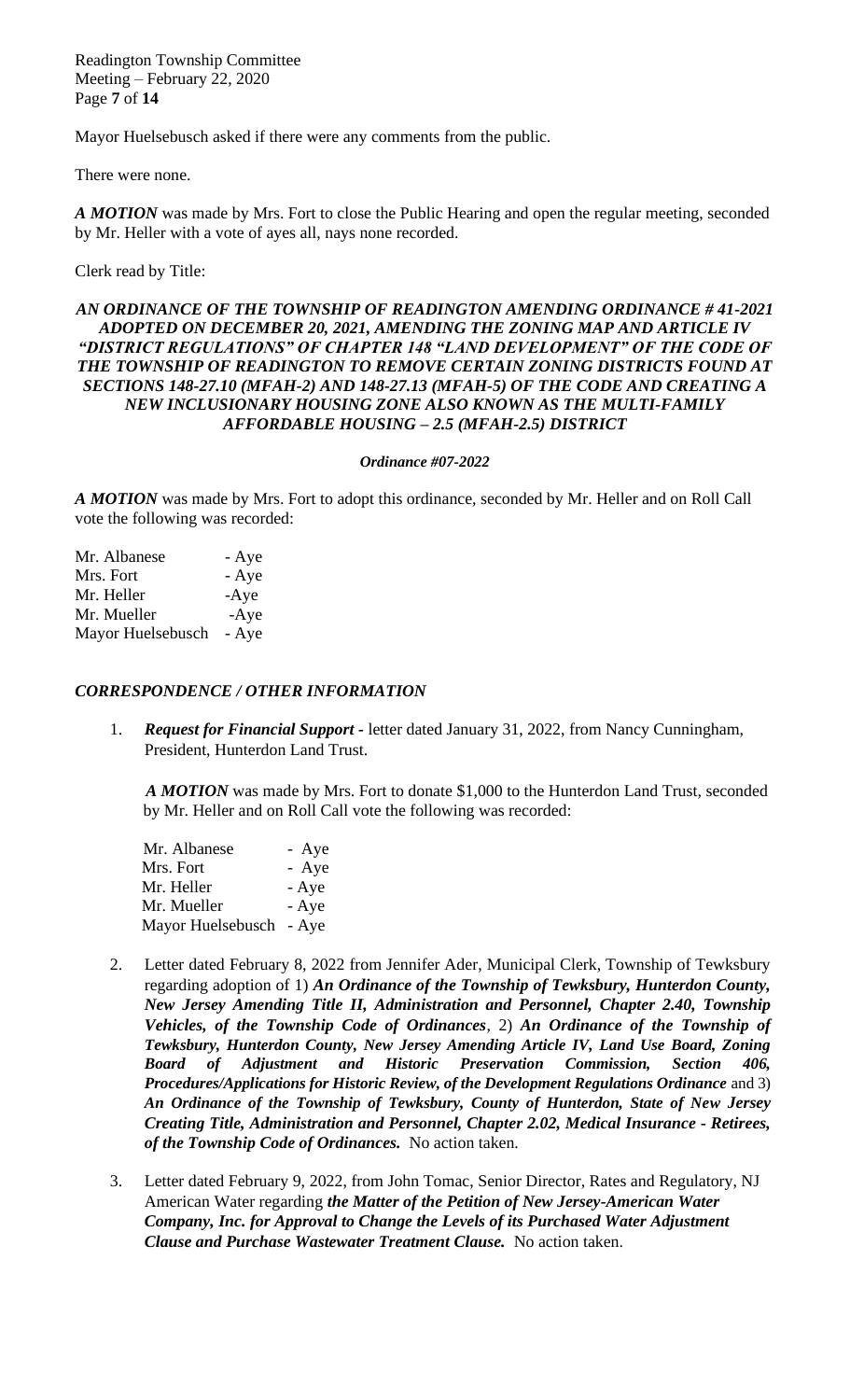### *OLD BUSINESS*

# 1. *Resolution Requesting a Reduction in the Speed Limit along County Road 523 and Provide Additional Signage*

 Mayor Huelsebusch stated that he was in favor of the reducing the speed limit along County Road 523 from 50 mph to 45 mph to improve safety and wanted to see this resolution adopted this evening to move this forward to the Board of County Commissioners. Mr. Albanese stated that at the last meeting he requested additional data and information from the Township professional experts prior to making any determination on reducing the speed limit. Mr. Albanese continued that the data that was provided was not from the professionals and limited to the intersection of 529 and 623. Mrs. Fort concurred with Mr. Albanese, maintaining that rather rushing the resolution, she would like to see data from the experts to make an informed decision. Mr. Mueller opined that the additional expense of a traffic study would not be beneficial and supported the speed limit reduction.

The following resolution was offered for consideration:

# *#R-2022-50 TOWNSHIP OF READINGTON RESOLUTION*

*WHEREAS,* the intersection of County Routes 523, County Route 629 and Springtown Road has been the subject of intensive study for many years; and

*WHEREAS,* officials from the Township of Readington and the County of Hunterdon have participated in numerous discussions and visits to the intersection; and

*WHEREAS,* in an effort to reduce speeding in the area, the Hunterdon County Freeholders have approved a lowering of the speed limits in the areas and in conjunction, the appropriate speed limit signs have been posted; and

*WHEREAS*, the Mayor & Township Committee hereby suggest the following recommendations to the County Commissioners in an effort to further improve the intersection:

> 1. Reduce the speed limit to 45 MPH from Dreahook Road to the Raritan Township boarder, excluding the intersection of Routes 523  $& 629$  to remain as posted;

*NOW THEREFORE BE IT RESOLVED,* the Township Committee hereby endorses the recommendations enumerated above and also directs the Township Clerk to forward a certified copy of this Resolution to the Clerk of the Board of Commissioners of Hunterdon County.

*A MOTION* was made by Mr. Mueller to adopt this resolution*,* seconded by Mr. Heller and on Roll Call vote the following was recorded:

| Mr. Albanese      | - Nay  |
|-------------------|--------|
| Mrs. Fort         | - Nay  |
| Mr. Heller        | $-Aye$ |
| Mr. Mueller       | $-Aye$ |
| Mayor Huelsebusch | - Aye  |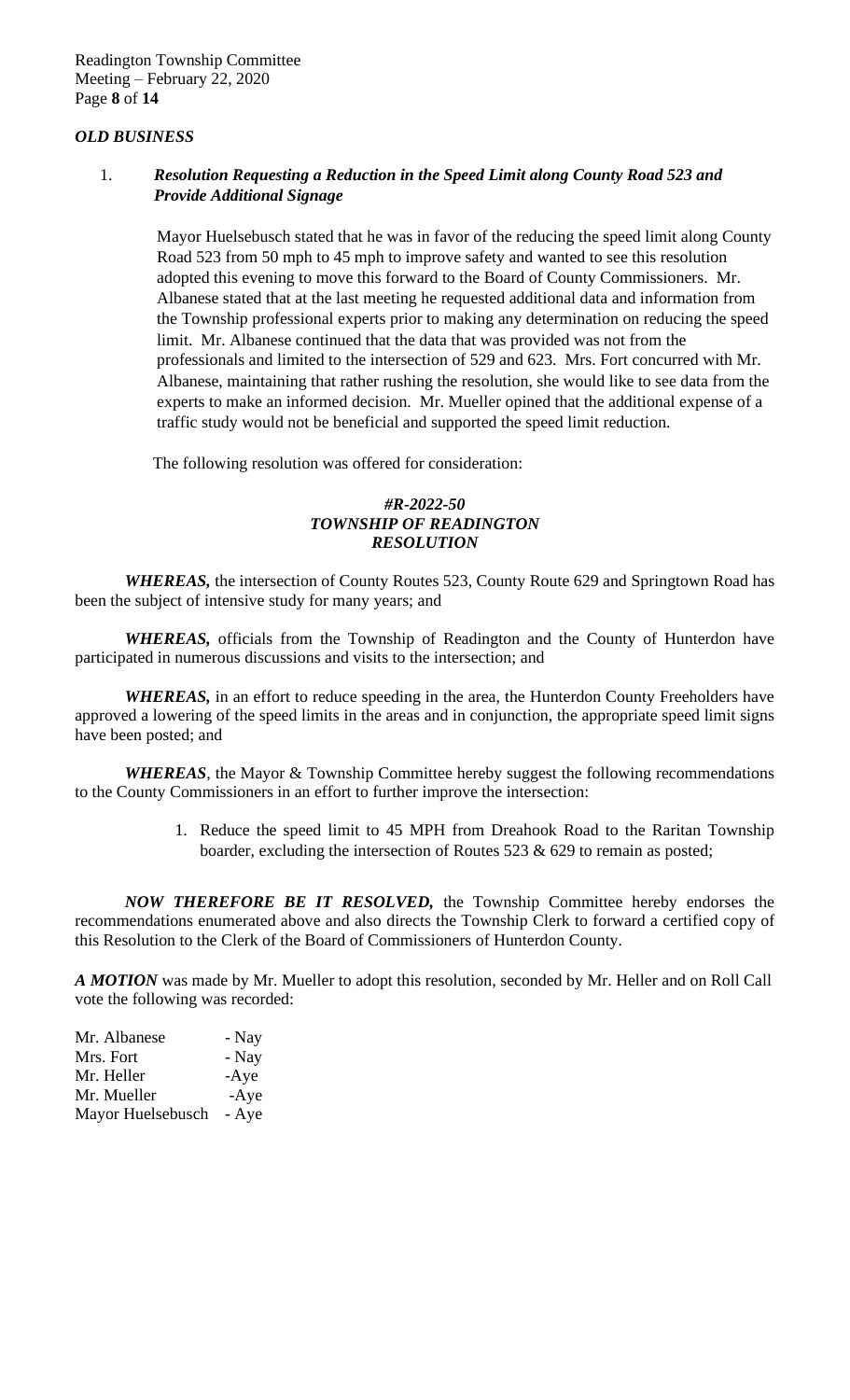# *NEW BUSINESS*

# 1. *Presentation by Whitehouse Rescue Squad (Request for Water Rescue Equipment)*

Jeff Herzog, Chief of the Whitehouse Rescue Squad, and George Liothake, Assistant Chief, presented their request to upgrade their water rescue equipment. Chief Herzog explained that there is a great need for this specific type of equipment, including an inflatable boat and trailer, for the safety of both those in need of rescue and also the emergency service volunteers. Assistant Chief Liothake highlighted the benefits of water rescue equipment based on the recent swift water rescues during Tropical Storm Ida. Chief Herzog requested consideration from the Committee to include this funding request in the 2022 budgeting process.

# 2. *An Ordinance to Exceed the Municipal Budget Appropriation Limits and to Establish a Cap Bank (N.J.S.A. 40A-45.14)*

The following ordinance was offered for consideration:

### *ORDINANCE TO EXCEED THE MUNICIPAL BUDGET APPROPRIATION LIMITS AND TO ESTABLISH A CAP BANK (N.J.S.A. 40A: 4-45.14)*

## *Ordinance #08-2022*

*WHEREAS*, the Local Government Cap Law, N.J.S. 40A: 4-45.1 et seq., provides that in the preparation of its annual budget, a municipality shall limit any increase in said budget up to 2.5% unless authorized by ordinance to increase it to 3.5% over the previous year's final appropriations, subject to certain exceptions; and,

*WHEREAS,* N.J.S.A. 40A: 4-45.15a provides that a municipality may, when authorized by ordinance, appropriate the difference between the amount of its actual final appropriation and the 3.5% percentage rate as an exception to its final appropriations in either of the next two succeeding years; and,

*WHEREAS*, the Township Committee of the Township of Readington in the County of Hunterdon finds it advisable and necessary to increase its CY 2022 budget by up to 3.5% over the previous year's final appropriations, in the interest of promoting the health, safety and welfare of the citizens; and,

*WHEREAS*, the Township Committee of the Township of Readington hereby determines that a 3.5 % increase in the budget for said year, amounting to \$566,120.00 in excess of the increase in final appropriations otherwise permitted by the Local Government Cap Law, is advisable and necessary; and,

*WHEREAS* the Township Committee of the Township of Readington hereby determines that any amount authorized hereinabove that is not appropriated as part of the final budget shall be retained as an exception to final appropriation in either of the next two succeeding years.

*NOW THEREFORE BE IT ORDAINED*, by the Township Committee of the Township of Readington, in the County of Hunterdon, a majority of the full authorized membership of this governing body affirmatively concurring, that, in the CY 2022 budget year, the final appropriations of the Township of Readington shall, in accordance with this ordinance and N.J.S.A. 40A: 4-45.14, be increased by 3.5%, amounting to \$566,120.00, and that the CY 2022 municipal budget for the Township of Readington be approved and adopted in accordance with this ordinance; and,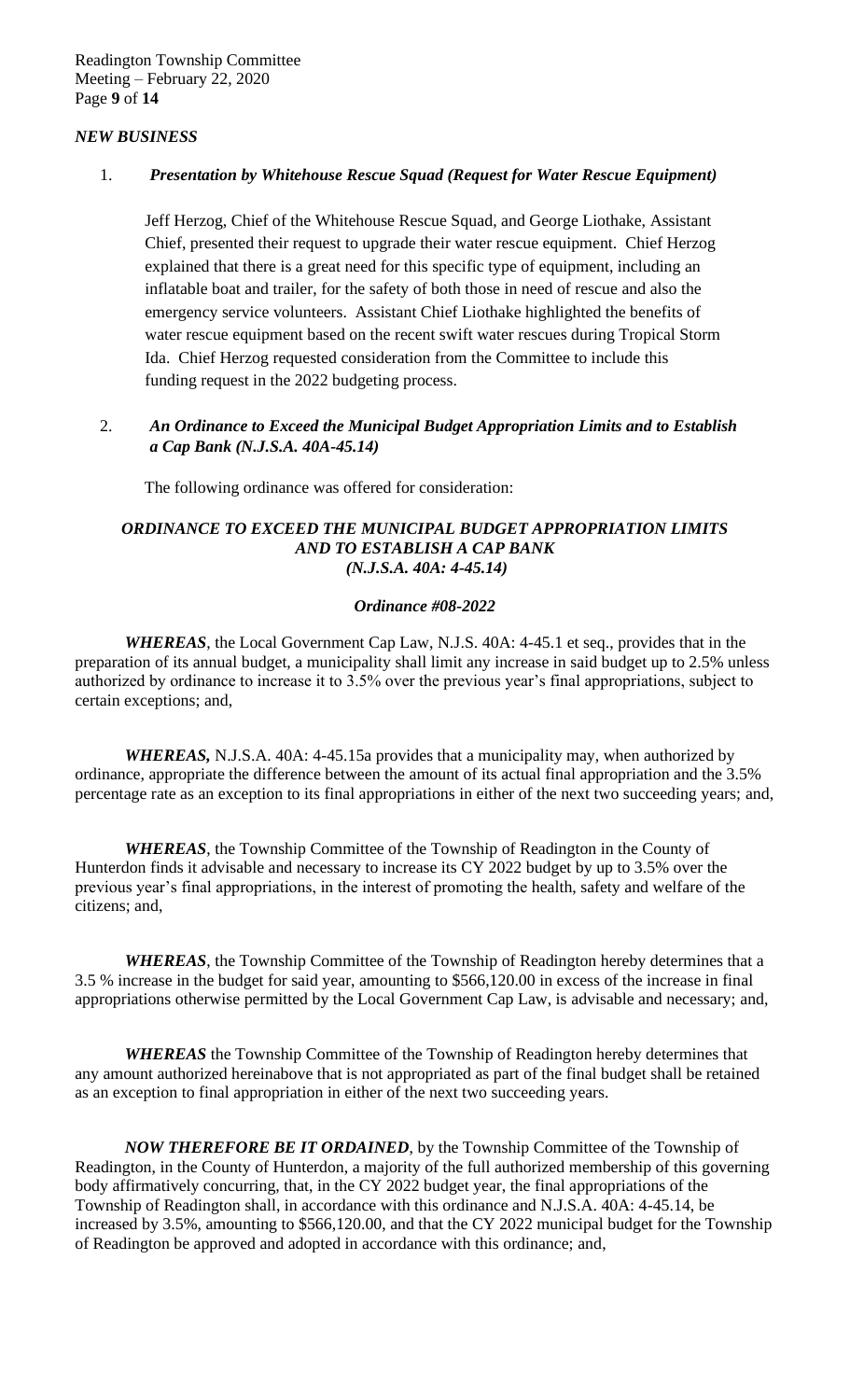### *Ordinance #08-2022 continued:*

**BE IT FURTHER ORDAINED, that any that any amount authorized hereinabove that is not** appropriated as part of the final budget shall be retained as an exception to final appropriation in either of the next two succeeding years; and,

**BE IT FURTHER ORDAINED**, that a certified copy of this ordinance as introduced be filed with the Director of the Division of Local Government Services within 5 days of introduction; and,

**BE IT FURTHER ORDAINED**, that a certified copy of this ordinance upon adoption, with the recorded vote included thereon, be filed with said Director within 5 days after such adoption.

*A MOTION* was made by Mr. Heller to introduce this ordinance*,* seconded by Mr. Mueller and on Roll Call vote the following was recorded:

Mr. Albanese - Aye Mrs. Fort - Aye Mr. Heller -Aye Mr. Mueller -Aye Mayor Huelsebusch - Aye

*The Public Hearing was scheduled for March 21, 2022, at 7:45 p.m.* 

# 3. *An Ordinance Authorizing the Sale of Affordable Housing Property Known as 235 Nuthatch Court in the Township of Readington, County of Hunterdon and State of New Jersey and Certain Personal Property*

The following ordinance was offered for consideration:

# *AN ORDINANCE AUTHORIZING THE SALE OF AFFORDABLE HOUSING PROPERTY KNOWN AS 235 NUTHATCH COURT IN THE TOWNSHIP OF READINGTON, COUNTY OF HUNTERDON AND STATE OF NEW JERSEY AND CERTAIN PERSONAL PROPERTY*

#### *Ordinance #09-2022*

*WHEREAS,* the Township of Readington ("Township") owns a one-bedroom condominium property designated as Block 95, Lot 12.235 on the official Tax Map of the Township of Readington, also known as 235 Nuthatch Court (hereinafter "Property") which was purchased for the purposes of being deed-restricted as a moderate income unit to provide affordable housing opportunities to qualified applicants in accordance with N.J.S.A. 52:27D-301, the "New Jersey Fair Housing Act" and the administrative rules and regulations adopted by the N.J. Council on Affordable Housing ("COAH") at N.J.A.C. 5:80-26.1, et seq. (hereinafter the "Regulations");

*WHEREAS,* the Township Housing Coordinator, in accordance with the affirmative marketing rules required by the Regulations has qualified a proper buyer for the property for the price of \$140,016.00 which is within the maximum permitted resale price set by the Regulations and the Township has prepared a contract in accordance therewith;

*WHEREAS,* the sale of the Property will provide an affordable housing opportunity in accordance with COAH rules, the Regulations and the Township's Affordable Housing and Fair Share Plan.

*WHEREAS,* the Township is permitted to sell the property pursuant to N.J.S.A. 40A:12-13 et seq., NJ COAH rules and regulations, and any other applicable law; and

*WHEREAS,* the Buyer has requested to purchase certain household furniture ("Personal Property") currently stored at 306 Sparrow Court as part of the transaction and the Township is willing to sell same for \$300, as set forth in the contract for Personal Property on file with the Township Clerk; and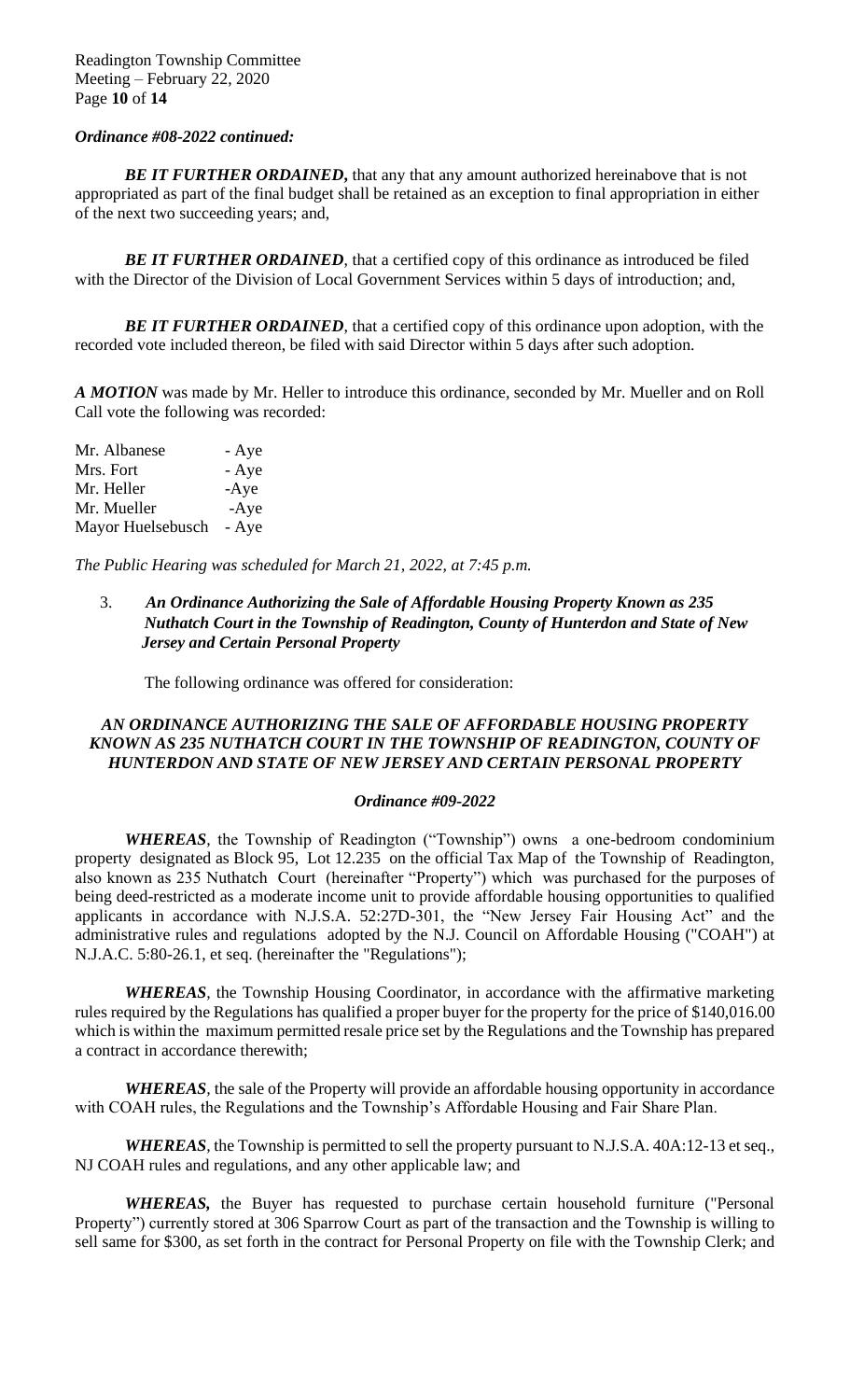### *Ordinance #09-2022 cont'd:*

*WHEREAS,* the Township has determined that the Personal Property is not needed for public use; and

*WHEREAS,* N.J.S.A. 40A: 11-36(6) authorizes the private sale of personal property owned by the governing body if the value is determined to be less than 15% of the municipality's bid threshold, and the proposed sale is in compliance therewith.

*NOW, THEREFORE BE IT ORDAINED* by the Mayor and Township Committee of the Township of Readington, County of Hunterdon and State of New Jersey, as follows:

**Section 1.** The above preambles are incorporated herewith as if fully repeated herein

**Section 2.** The Township of Readington is authorized to convey the property known as Block 95, Lot 12.235, in the Township of Readington, and commonly known as 235 Nuthatch Court , Three Bridges, N.J. to the buyer Christine Coletti ("Buyer") for the purchase price of \$140,016.00, as provided in the proposed contract of sale on file with the Township Clerk; on condition that all required documentation be placed of record deed-restricting the property as a moderate-income affordable housing unit for at least thirty years, and/or as may be extended, per affordable housing rules and regulations.

**Section 3.** The Township of Readington is authorized to convey the Personal Property to the Buyer for \$300. as provided in the property contract of sale on file with the Township Clerk.

**Section 4.** On behalf of the Township Committee of the Township of Readington, the Mayor, Deputy Mayor, Township Administrator/Clerk and Township Attorney, as appropriate, are authorized to prepare and sign any and all documentation necessary to effectuate the sale of the aforesaid real Property and Personal Property to the aforesaid Buyer.

#### **Section 5.** Severability.

If the provision of any article, section, subsection, paragraph, subdivision, or clause of this Ordinance shall be judged invalid by any Court of competent jurisdiction, such Order or Judgment shall not affect or invalidate the remainder of any such article, section, subsection, paragraph, or clause and, to this end, the provisions of this Ordinance are hereby declared to be severable.

**Section 6.** Effective Date.

This ordinance shall take effect immediately upon final adoption and publication according to law.

*A MOTION* was made by Mrs. Fort to introduce this ordinance*,* seconded by Mr. Heller and on Roll Call vote the following was recorded:

| Mr. Albanese      | - Aye  |
|-------------------|--------|
| Mrs. Fort         | - Aye  |
| Mr. Heller        | $-Aye$ |
| Mr. Mueller       | $-Aye$ |
| Mayor Huelsebusch | - Aye  |

*The Public Hearing was scheduled for March 21, 2022, at 7:45 p.m.* 

# 4. *An Ordinance Authorizing the Sale of Affordable Housing Property Known as 306 Sparrow Court in the Township of Readington, County of Hunterdon and State of New Jersey and Certain Personal Property*

The following ordinance was offered for consideration: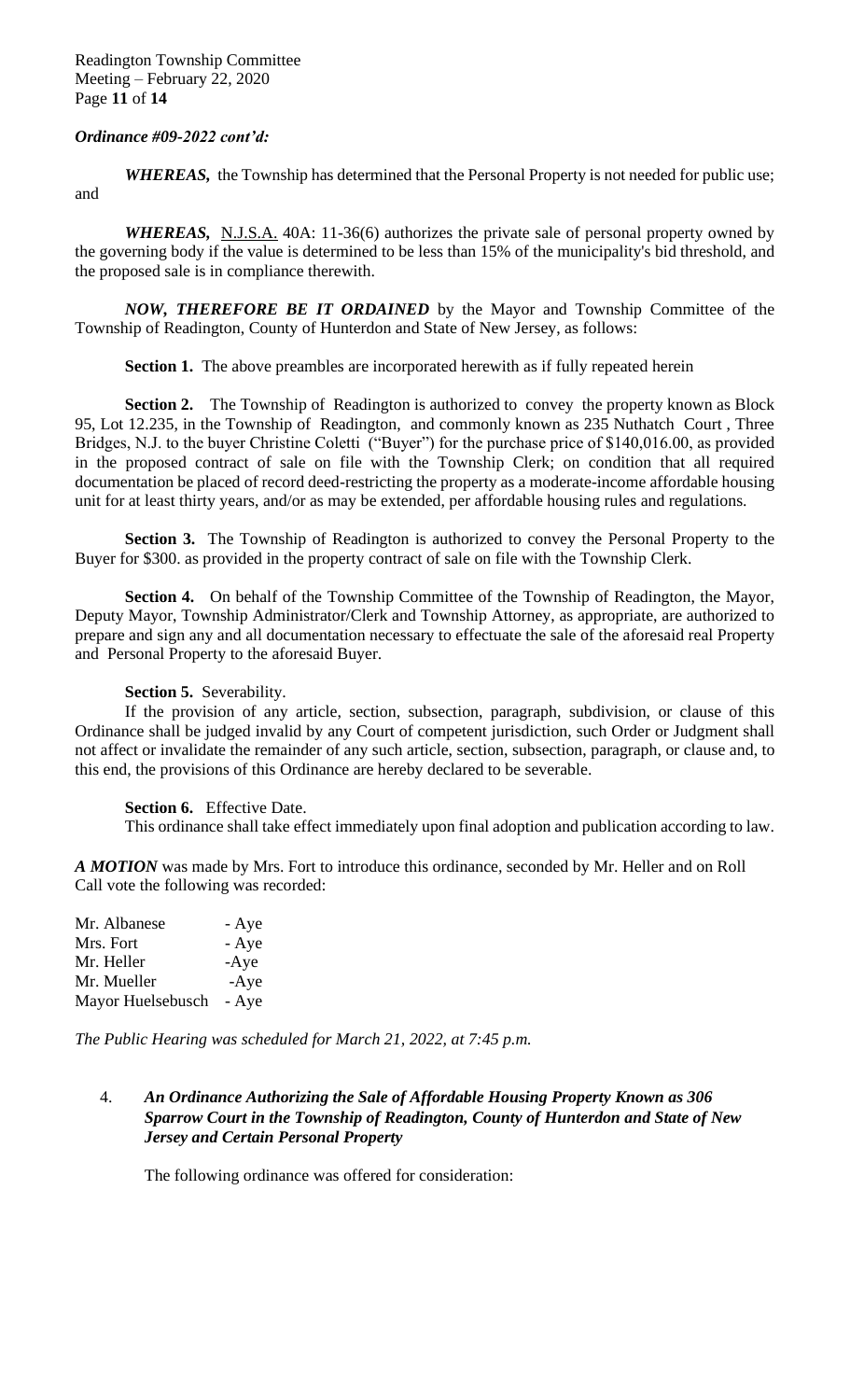## *AN ORDINANCE AUTHORIZING THE SALE OF AFFORDABLE HOUSING PROPERTY KNOWN AS 306 SPARROW COURT IN THE TOWNSHIP OF READINGTON, COUNTY OF HUNTERDON AND STATE OF NEW JERSEY AND CERTAIN PERSONAL PROPERTY*

#### *Ordinance #10-2022*

*WHEREAS,* the Township of Readington ("Township") owns a one-bedroom condominium property designated as Block 95, Lot 12.306 on the official Tax Map of the Township of Readington, also known as 306 Sparrow Court (hereinafter "Property") which was purchased for the purposes of being deed-restricted as a moderate income unit to provide affordable housing opportunities to qualified applicants in accordance with N.J.S.A. 52:27D-301, the "New Jersey Fair Housing Act" and the administrative rules and regulations adopted by the N.J. Council on Affordable Housing ("COAH") at N.J.A.C. 5:80-26.1, et seq. (hereinafter the "Regulations");

*WHEREAS,* the Township Housing Coordinator, in accordance with the affirmative marketing rules required by the Regulations has qualified a proper buyer for the property for the price of \$140,016.00 which is within the maximum permitted resale price set by the Regulations and the Township has prepared a contract in accordance therewith;

*WHEREAS,* the sale of the Property will provide an affordable housing opportunity in accordance with COAH rules, the Regulations and the Township's Affordable Housing and Fair Share Plan.

*WHEREAS,* the Township is permitted to sell the property pursuant to N.J.S.A. 40A:12-13 et seq., NJ COAH rules and regulations, and any other applicable law; and

*WHEREAS,* the Buyer has requested to purchase certain household furniture ("Personal Property") located at the property as part of the transaction and the Township is willing to sell same for \$300, as set forth in the contract for Personal Property on file with the Township Clerk; and

*WHEREAS,* the Township has determined that the Personal Property is not needed for public use; and

*WHEREAS,* N.J.S.A. 40A: 11-36(6) authorizes the private sale of personal property owned by the governing body if the value is determined to be less than 15% of the municipality's bid threshold, and the proposed sale is in compliance therewith.

*NOW, THEREFORE BE IT ORDAINED* by the Mayor and Township Committee of the Township of Readington, County of Hunterdon and State of New Jersey, as follows:

**Section 1.** The above preambles are incorporated herewith as if fully repeated herein

**Section 2.** The Township of Readington is authorized to convey the property known as Block 95, Lot 12.306, in the Township of Readington, and commonly known as 306 Sparrow Court , Three Bridges, N.J. to the buyer Luz M. Salazar-Penaloza ("Buyer") for the purchase price of \$140,016.00, as provided in the proposed contract of sale on file with the Township Clerk; on condition that all required documentation be placed of record deed-restricting the property as a moderate-income affordable housing unit for at least thirty years, and/or as may be extended, per affordable housing rules and regulations.

**Section 3.** The Township of Readington is authorized to convey the Personal Property to the Buyer for \$300. as provided in the property contract of sale on file with the Township Clerk.

**Section 4.** On behalf of the Township Committee of the Township of Readington, the Mayor, Deputy Mayor, Township Administrator/Clerk and Township Attorney, as appropriate, are authorized to prepare and sign any and all documentation necessary to effectuate the sale of the aforesaid real Property and Personal Property to the aforesaid Buyer.

## **Section 5.** Severability.

If the provision of any article, section, subsection, paragraph, subdivision, or clause of this Ordinance shall be judged invalid by any Court of competent jurisdiction, such Order or Judgment shall not affect or invalidate the remainder of any such article, section, subsection, paragraph, or clause and, to this end, the provisions of this Ordinance are hereby declared to be severable.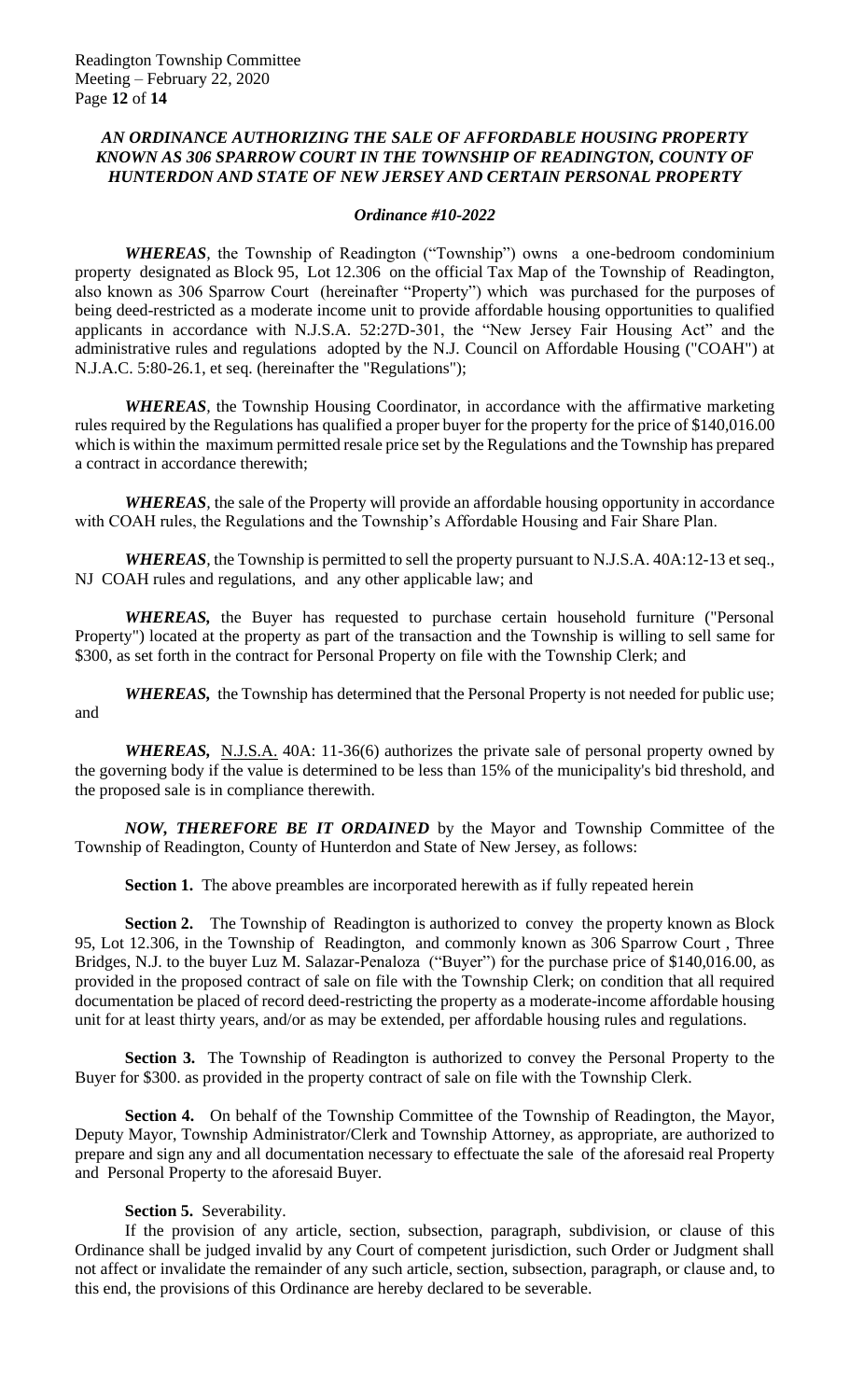Readington Township Committee Meeting – February 22, 2020 Page **13** of **14**

### *Ordinance #10-202 cont'd:*

**Section 6.** Effective Date.

This ordinance shall take effect immediately upon final adoption and publication according to law.

*A MOTION* was made by Mrs. Fort to introduce this ordinance*,* seconded by Mr. Heller and on Roll Call vote the following was recorded:

| Mr. Albanese      | - Aye  |
|-------------------|--------|
| Mrs. Fort         | - Aye  |
| Mr. Heller        | $-Aye$ |
| Mr. Mueller       | $-Aye$ |
| Mayor Huelsebusch | - Aye  |

*The Public Hearing was scheduled for March 21, 2022, at 7:45 p.m.* 

#### 5. *Acceptance of Performance Bond / Ryland Developers LLC (Block 14, Lots 29.02 & 29.03)*

 *A MOTION* was made by Mrs. Fort to accept the performance bond for Ryland Developers LLC*,* seconded by Mr. Heller and on Roll Call vote the following was recorded:

| Mr. Albanese      | - Aye  |
|-------------------|--------|
| Mrs. Fort         | - Aye  |
| Mr. Heller        | $-Aye$ |
| Mr. Mueller       | $-Aye$ |
| Mayor Huelsebusch | - Aye  |

## 6. *Request for Issuance of a Letter of Consistency with the Master Plan / Fox Hollow Residential Development (Block 15, Lot 28)*

 *A MOTION* was made by Mr. Heller to refer the request to the Planning Board for review and recommendation*,* seconded by Mr. Albanese with a vote of ayes all, nays none recorded.

## *ADMINISTRATOR'S REPORT*

Administrator Sheola stated that he had nothing further to report.

## *ATTORNEY'S REPORT*

Attorney Dragan stated that she had nothing further to report.

## *ENGINEER'S REPORT*

Engineer O'Brien reported that the County confirmed that the Mill Road Bridge project and the widening of bridgework at Halls Mill is expected to be completed by the end of the year. Engineer O'Brien also requested that the Committee review the list of proposed roads for reclamation and stated that he is working on the 10-year plan of the road list as well.

## *COMMITTEE REPORTS*

## **JOHN ALBANESE**

Mr. Albanese stated that he had nothing further to report.

## **BETTY ANN FORT**

Mrs. Fort stated that she had nothing further to report.